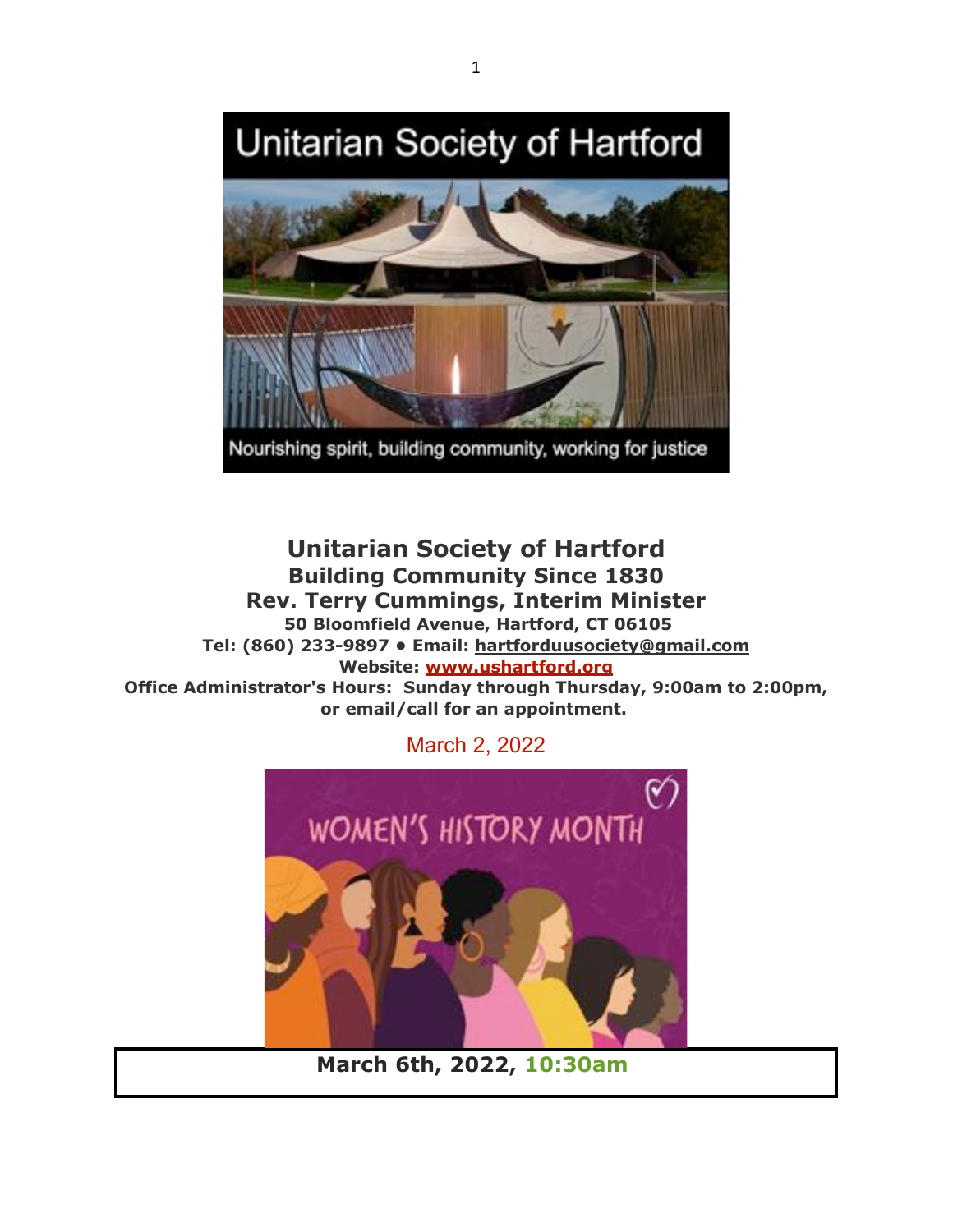## **"Why We Give"**

**We celebrate the launch of our annual stewardship drive**.

**Rev. Terry Cummings, Interim Minister Jon Covault, Board Moment Sam Moffett, Director of Music Ministries John Brancato, Worship Associate Buffie, Zoom & Coffee Hour Hostess Diane Cadrain, Chancel Art 10:30am Hybrid Worship Service**

**Join us in ZOOM HERE.**

**Closed captions are available. Meeting ID: 931 0388 7934 Passcode: 128493**

**11:30am - Fellowship Time will be immediately following services both in person and ZOOM**

> **You can also watch the Sunday service at https://vimeo.com/unitariansocietyhartford or on the USH Facebook page.**

#### **Matters of the Heart**

On Sunday we will also make space for sharing "Matters of the Heart" with one another (often referred to as "Joys and Sorrows" in other congregations). We would love to hear about recent births of new family members, or share your sorrow at a recent bereavement, and lift up any meaningful life passages or events that you would like to share with others.

Here is how Matters of the Heart will be shared —

- Online participants: please send me an email with any Matters of the Heart that you would like to share with the congregation by 9:00 a.m. on Sunday (**revterryush@gmail.com**); or
- If you are attending the service in person, index cards and pencils will be provided at the welcome table for you to write them down when you arrive at the Meeting House.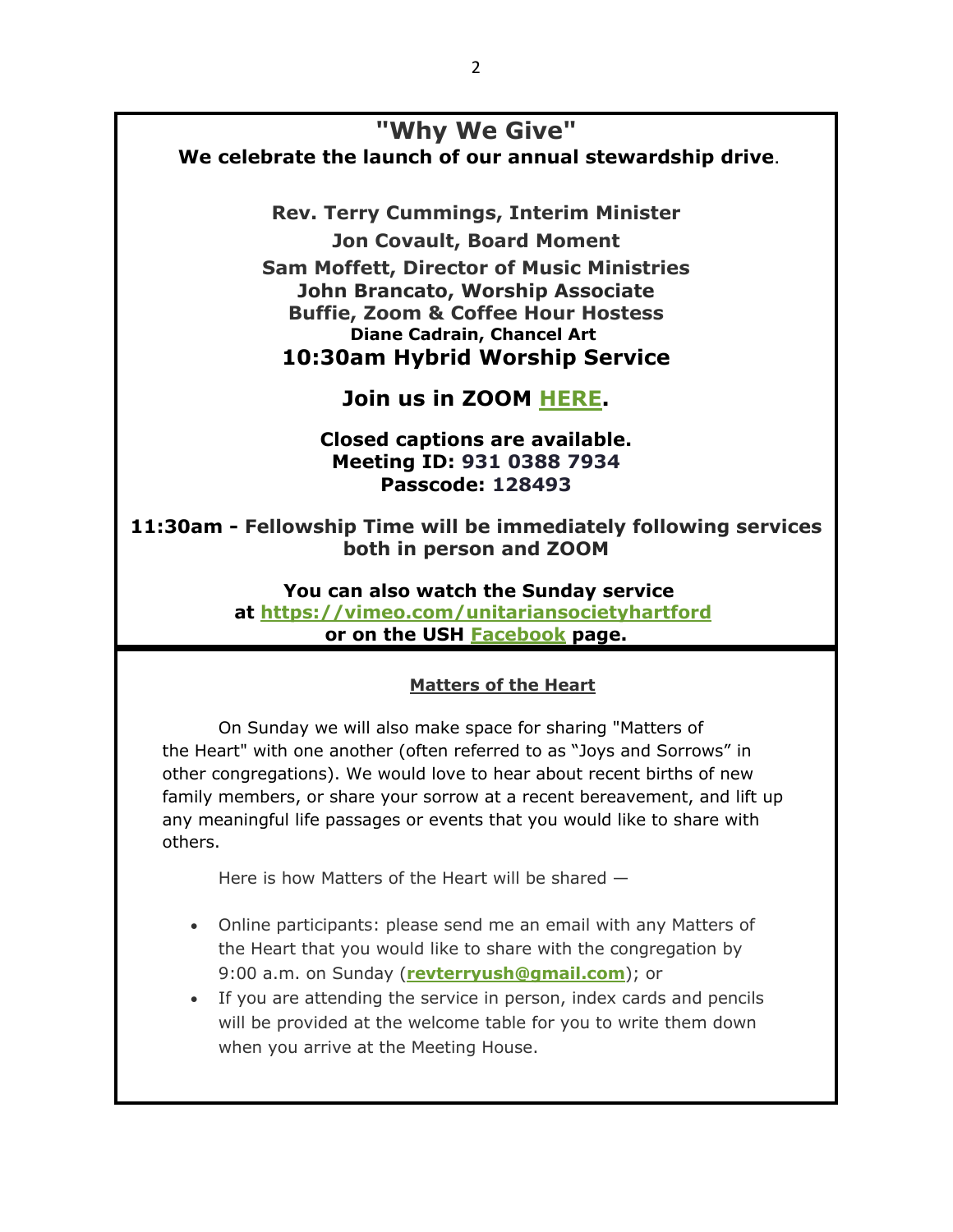I will share your Matters of the Heart from the pulpit immediately before our customary candle ritual. (Please do not share announcements about upcoming meetings or other events, as this will not be a time for general announcements.)

#### **In Faith, Reverend Terry**



#### **Minister's Musings**

Like most everyone, I have been knocked out of my comfort zone by the horrific war that has sprung from seemingly nowhere in central Europe. Just as the impact of the pandemic began to ease, and we were all beginning to feel hope and renewed energy, the world has been hurled into mayhem. When I was in my early teens, around 10th or 11th grade, we studied the poetry of the First World War in my English Literature class. Poems by Siegfried Sassoon, Rupert Brooke, and

Robert Graves were part of the curriculum, and I will never forget Wilfred Owen's poem *dulce et decorum est*.

The Vietnam War was making the news headlines daily at the time, and I think that my teacher was attempting to instill in us pupils an understanding that war is not to be glorified. There was no sentiment in the U.K., where I was born and raised, to become involved in the Vietnam conflict.

I will always remember a line from one of the poems we read, although 55 years later I can't remember the name of the poem or who wrote it. "You always know that there's going to be a war when everyone starts talking about peace." I was remembering those words a few weeks ago as news began to spread of Russia's military build-up on its border with Ukraine. How prophetic they now seem.

My heart was broken a few days ago when the news media reported the death of a six-year-old girl after Russian troops shelled a supermarket. The photographs of the grieving parents by her dying body conveyed a grief so deep and powerful that I was moved to tears. Her parents' grief-stricken faces brought to mind the words of Shakespeare's King Lear upon the death of his daughter, Cordelia, "Why should a dog, a horse, a rat have life, And thou no breath at all?"

The human tragedy of war is overwhelming, and also incomprehensible to those of us who, like me, have never been involved in it. Watching events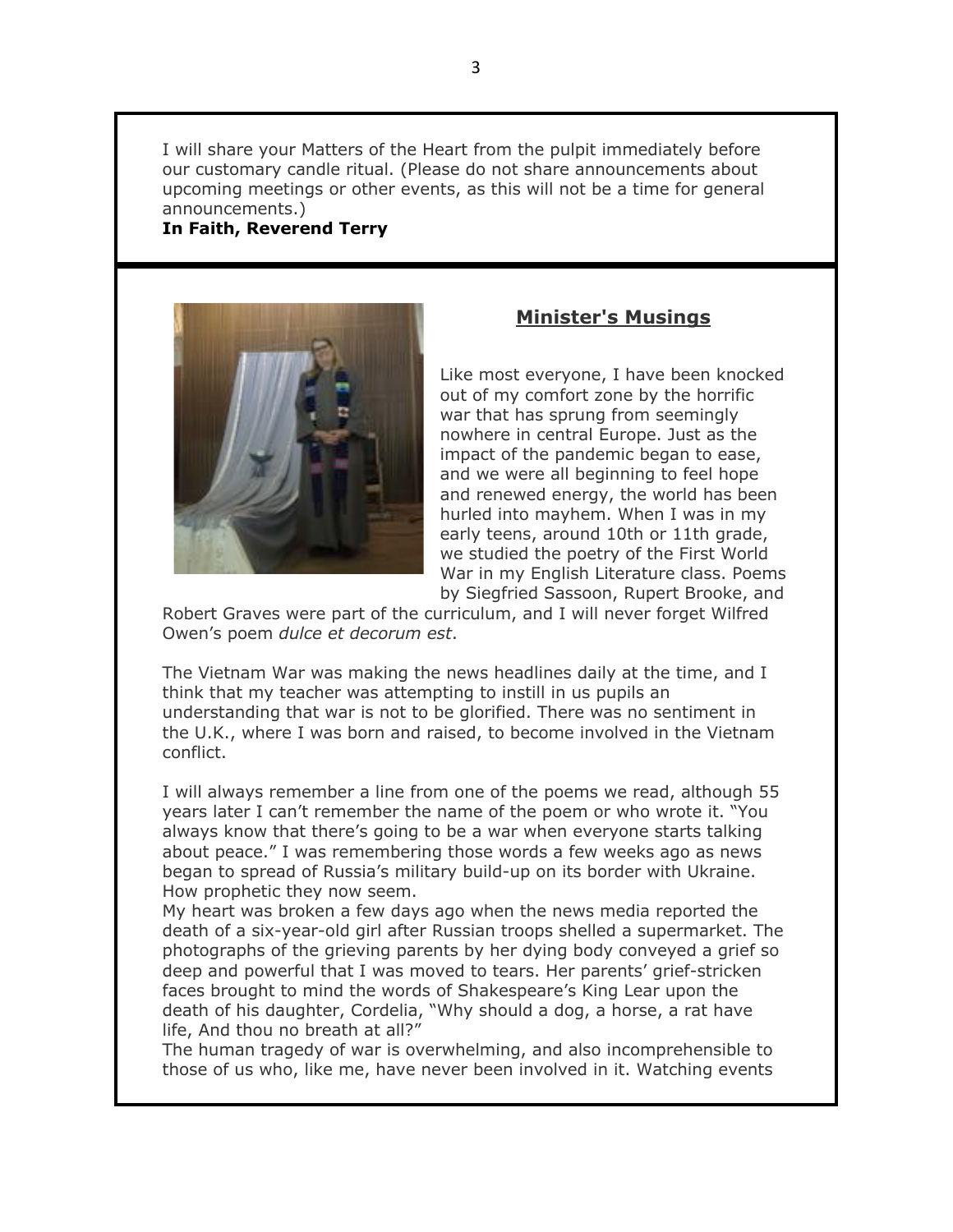unfold from afar raises some hard questions. We may be witnessing war crimes in progress. The possibility exists that there may be genocide in the offing in Ukraine. Must the west, should the west, allow war crimes and genocide to take place, or should the west intervene?

Had the Allies known the extent of the horror of the Nazi death camps in the 1930s, would/should they have waited for Hitler to invade Poland before taking more decisive action?

As a child I heard too many stories from my father about his experiences in World War II to have any illusion that war is glorious. I hate the very thought of war. Our Unitarian Universalist faith calls us to work for peace. And as we begin our annual stewardship drive, and Women's History Month begins, working for peace has never been more important, nor the need more urgent than right now.

In the spirit of Women's History Month, let us remember in this grim time that Julia Ward Howe, who wrote The Battle Hymn of the Republic, also wrote one of the most famous anti-war verses of all time. Her Mother's Day proclamation, written in 1870 begins:

"Arise, all women who have hearts, whether your baptism be that of water or of tears!

Say firmly:

'We will not have great questions decided by irrelevant agencies, our husbands shall not come to us, reeking with carnage, for caresses and applause. 'Our sons shall not be taken from us to unlearn all that we have been able to teach them of charity, mercy and patience. We women of one country will be too tender of those of another country to allow our sons to be trained to injure theirs."

The Mother's Day proclamation is in our gray hymnal as a responsive reading, #573.

Let us heed her call. Let us all arise, as members of this faith tradition, and as members and friends of this congregation, and raise our voices, and work, in support of the cause of peace.

There are so many reasons to support the Unitarian Society of Hartford, and the war in Ukraine is a reminder of one of them: to live in peace is a basic human right. One that we so often take for granted. Yet one that can be stolen in the blink of an eye.

The work of peace needs us all right now, and it needs our congregation too.

#### **In faith, love, and gratitude, Rev. Terry Cummings**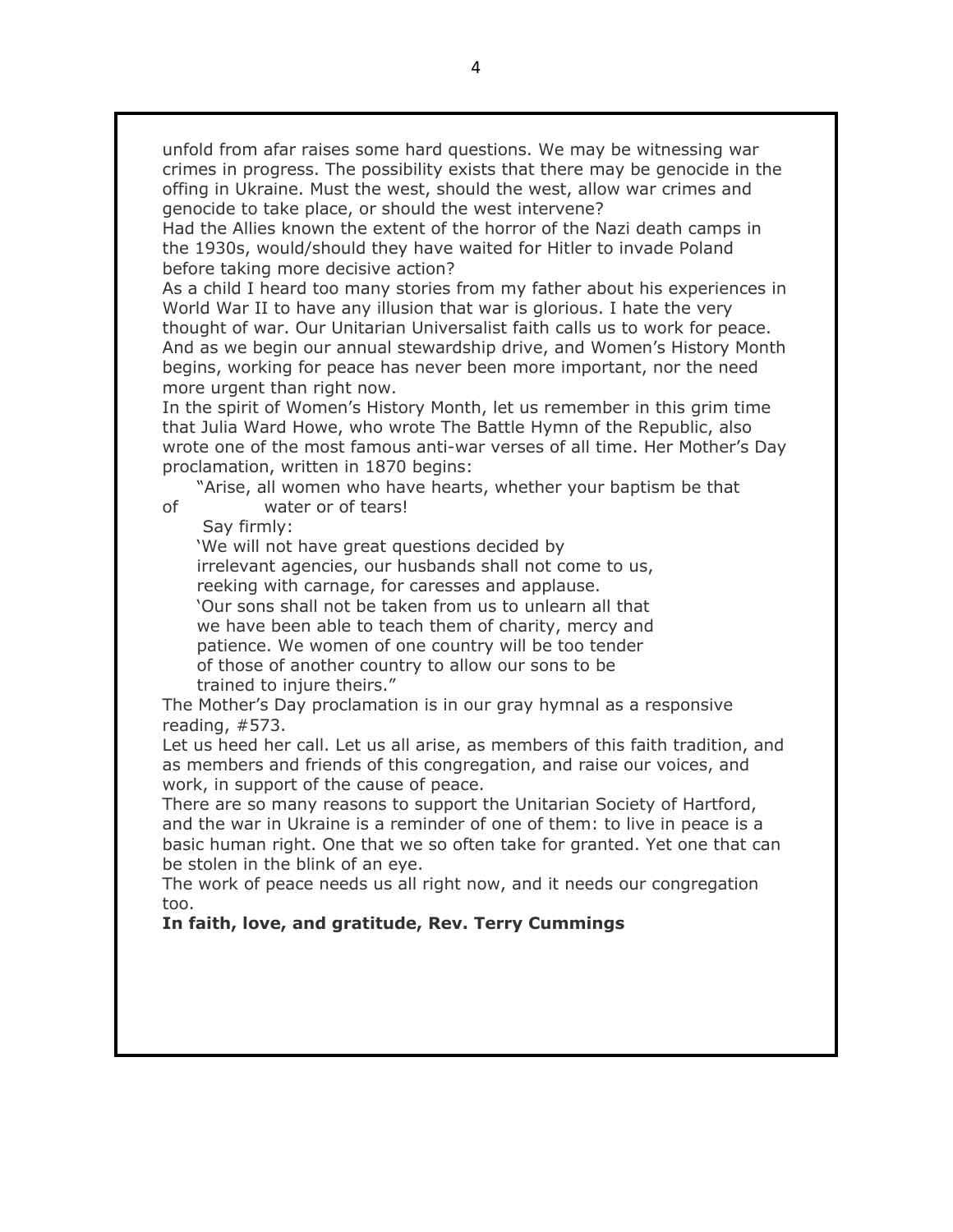

### Photos by Buffie Pinney **Sanctuary Lighting Project Underway — at last!**

After, *literally*, years of planning and delays the Building and Grounds Sub-Council is so pleased that the electrical work for the new sanctuary lighting is underway. Sunday worship will provide an opportunity for you to look in on the activity for yourself, and remember for years to come this important event when you were present. Yes, the service space will be ad hoc and perhaps unusual — but exciting!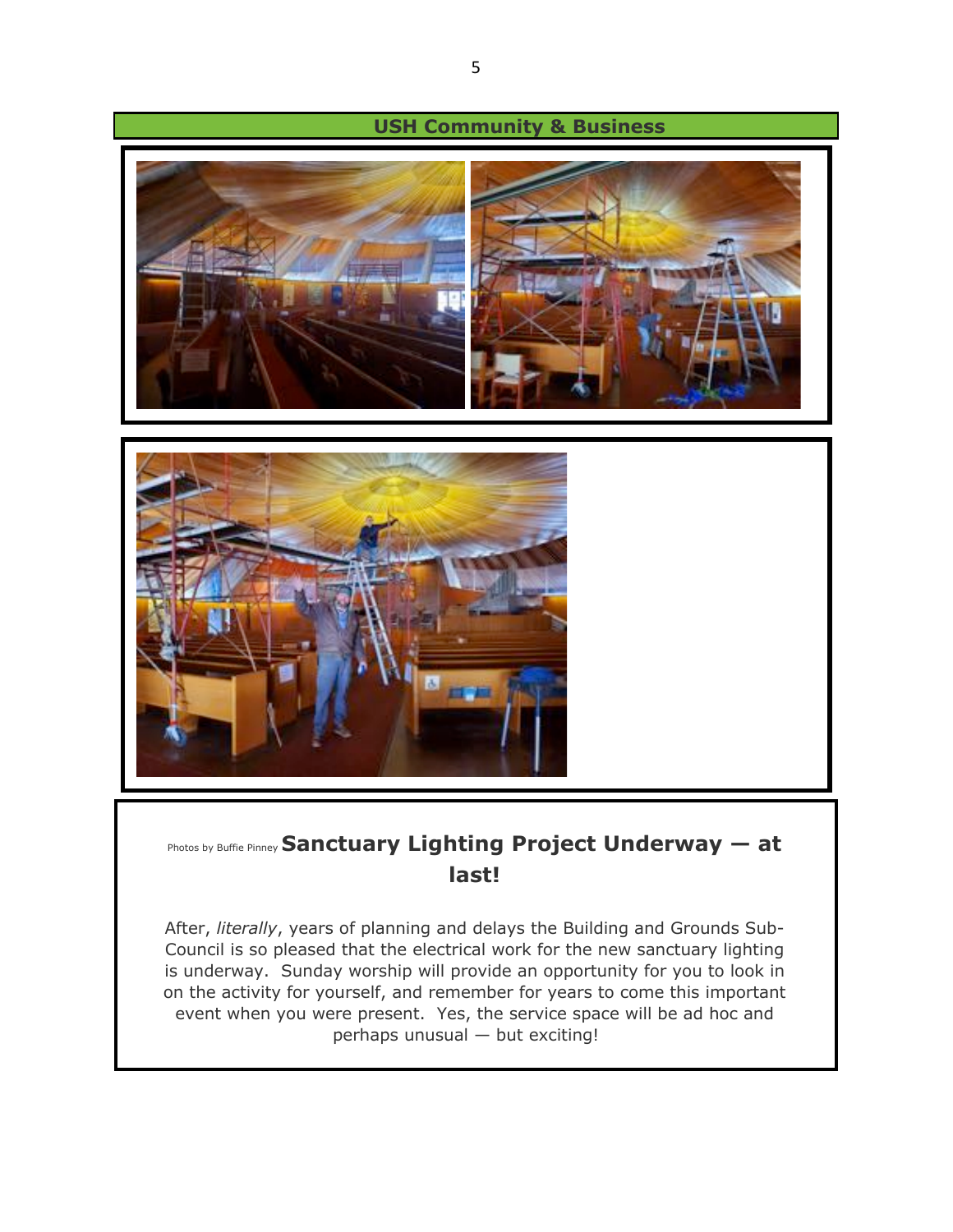#### **Short-Term Volunteer Opportunity**

While we are sad that our long time bookkeeper (and formerly, office manager) Brian Mullen is leaving us, we are happy that he and his husband Steve now have the opportunity to enjoy the next phase of their lives in a warmer climate. If any members have a working knowledge of QuickBooks and are willing to volunteer a few hours per week to help USH while we look for Brian's successor, please reach out to Rev. Terry by email (revterryush@gmail.com), or Brian at brianmullenush@mail.com. (We are looking at outsourcing our payroll to a payroll company, so this volunteer role will not require managing payroll.)

## **The next Board meeting is March 8, at 6:30 PM, via Zoom.**

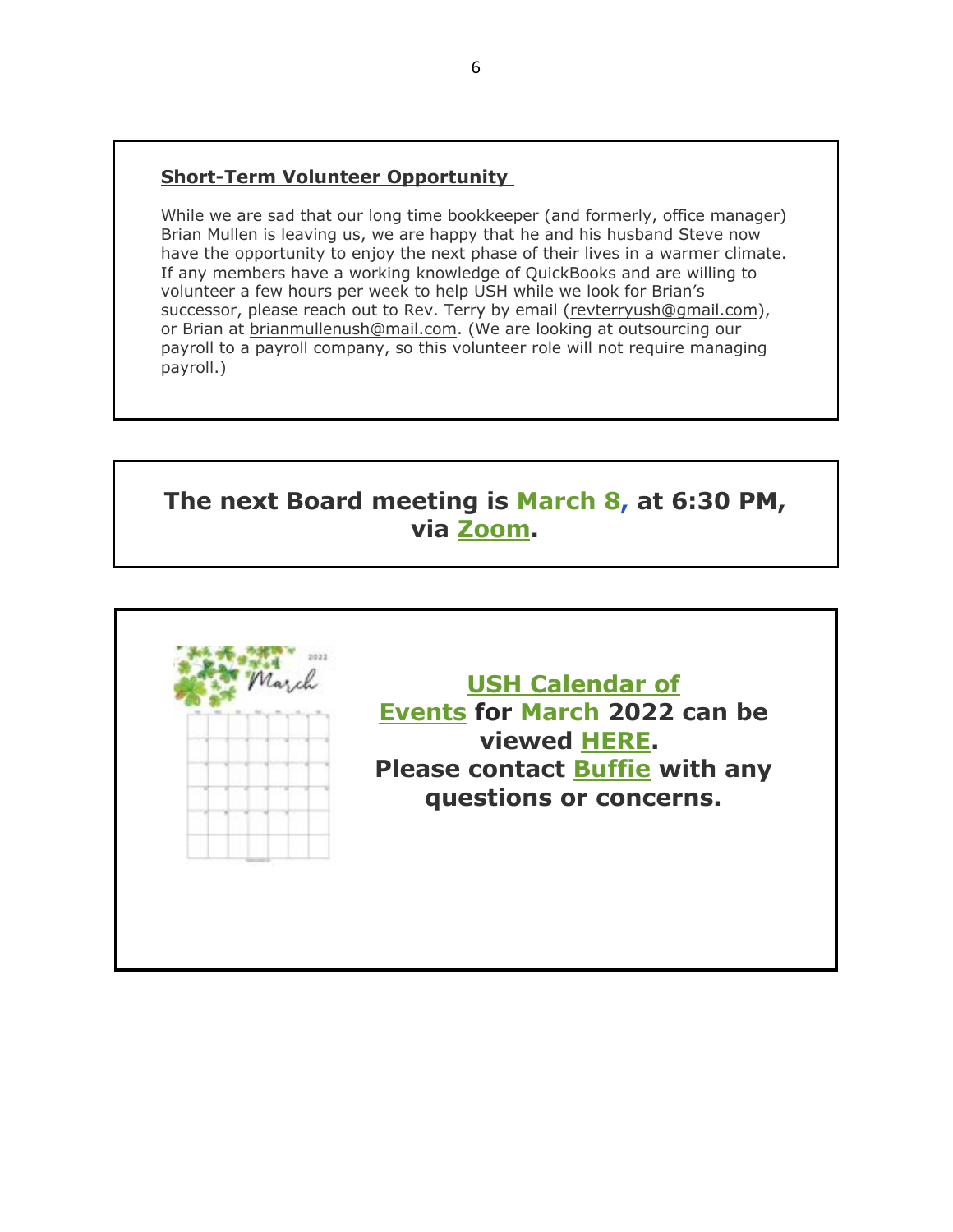#### **March Lunch Bunch**



## **Join Us For Lunch!**

Right now, it seems OK for us to resume our Lunch Bunch gatherings as long as we are all fully vaccinated (including the booster). If COVID numbers begin to increase again we could rethink that decision. I will notify all who have signed up if that occurs. If you have not been fully vaccinated, please plan to join us for the Lunch Bunch

gatherings at a later date.

We will gather on Tuesday, MARCH 15 at 12 Noon. Jim Venneman will speak about the Brother Carl Hardrick Institute. If you plan to attend, please let me know by noon on Thursday, MARCH 10. Call me at 860-212- 6923 (leave a message if I don't answer.) or email me at janicecnewton@gmail.com.

The Lunch Bunch meets at Concetta's Italian Restaurant, 22 Mountain Ave., Bloomfield. You will be able to order off the menu. Separate checks will be provided. There is convenient parking. We meet at Concetta's on the third Tuesday of the month: 3/15/22, 4/19/22, 5/17/22, and 6//21/22. We are looking for speakers. Are you interested, or do you know someone who would be interested, in speaking to the group? If so, please contact me. Reservations are necessary! Hope to see you on the 15th!

#### **Meeting House Presents**

#### **Meeting House Presents**

Save the Dates! \$20 general admission and \$14 for students with ID **Mad Agnes** Friday, Apr. 22, 2022 **Seán Heely and Beth Patterson** Friday, May 13 , 2022 **Susan Werner** concert **Saturday, April 30, 2022** This special Meeting House Presents Saturday concert is not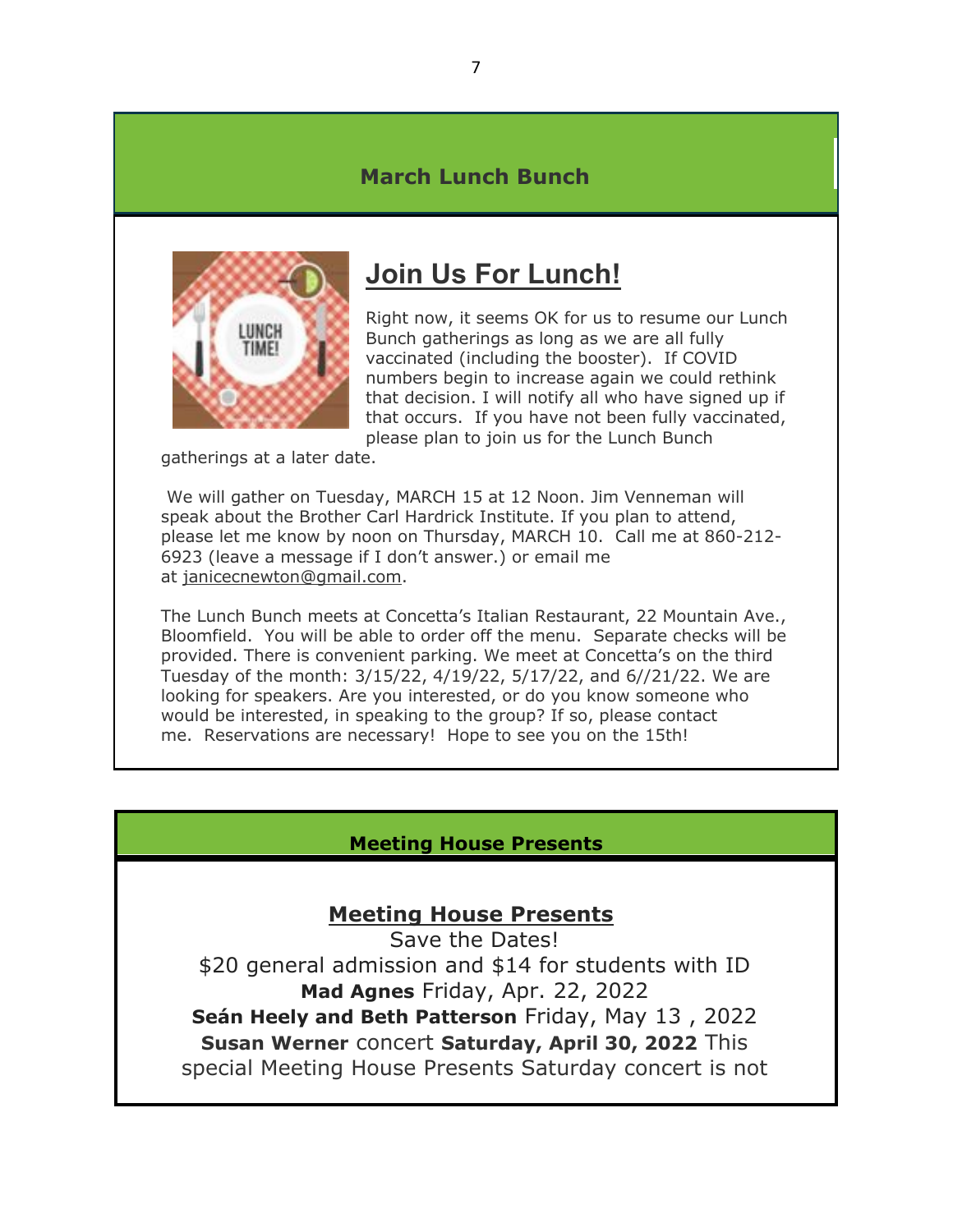included with season tickets, but season ticket holders get a \$5 discount. Ticket price \$25.

#### **Programs for Adults and Families**

#### **Adult Programs**

**The USH Book Club: Meets monthly, on the 2nd Thursday, 2:30 – 4:30 pm, via Zoom. All adults in the USH community are welcome. Please contact Ginny Allen at fiddlenurse1@gmail.com if you'd like more information or if you want to join. An email with Zoom link will be sent a day or two before the meeting.**

#### **Book Selections 2022**

March 10- Finding Higher Ground: An Adaption in the Age of Warming- Amy Seidel Apr 14- First Friends:The Powerful Unsung (and Unelected) People Who Shaped Our Presidents- Gary Ginsberg

May 12- The Extended Mind:Thinking Outside Your Brain-Anne Murphy Paul June 9- The Hellfire Club- Jay Tapper

July 14- Hamnet- Maggie O'Farrell

Aug 11- The Vanishing Half - Brit Bennett

#### **20's/30's Group: If you would like to join, please email Tara Cote at tcote11@gmail.com.**

#### **Disability Support Group:**

This group meets on line the first Saturday of each month at 10 a..m. The zoom link is sent a few days prior to the meeting. In this group participants discuss the challenges of physical disability (chronic illness, chronic pain, impaired senses, impaired mobility) and emotional pain (loss, mental illness) and the stresses of caretaking a loved one. What is said in the group stays in the group.

Email **Gloria Bent** for more information at **bentgloria@gmail.com or call at 860-904-7768.**

#### **Caring Network**

**From the USH Caring Network:** Please inform the Caring Network of needs, or volunteer your services. If you know of any member or friend experiencing some difficulty, please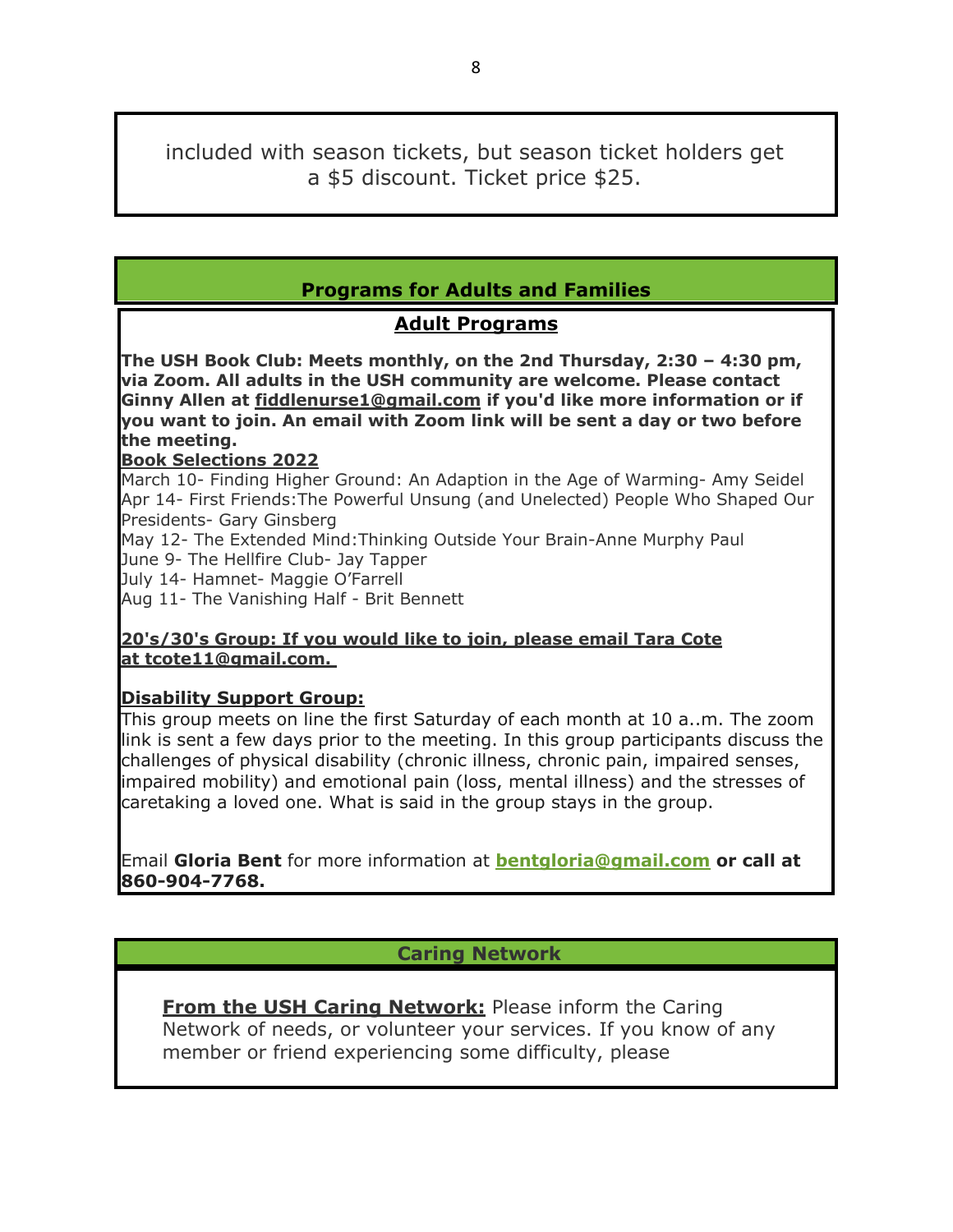contact **Janice Newton** at **janicecnewton@gmail.com** or any member of the Caring Network so we can provide some assistance. A wide range of community services is also available to those in need by calling the Community Info Line at 211.

#### **Your 2021-2022 USH Board of Directors**

**Rob Spector: President Eve Pech: President-Elect Bob Hewey: Treasurer Sarah Harmon McKenzie: Secretary Peter Meny: Spiritual Life Council Chair Jon Covault: Administration Council Chair Dana Donovan: Social Justice Council Chair Tina Davies: Community Within Council Chair Rev. Terry Cummings, Interim Minister (ex-officio)**

The latest financial reports for **FY Nov-Dec 2021** have been posted, click **HERE** to view.

The Board Meeting minutes for **December 2021** have been posted. To view the USH Directory, Reports, meeting minutes and other church business information online, click **HERE**. Contact Buffie Pinney at hartforduusociety@gmail.com for the username and password.

**Missed Last Week's Enews? Click Below: http://www.ushartford.org/nourishing-spirit/newsletters/ See Articles and News for USH and the Surrounding Area you may have missed or find a link to the USH Facebook Page HERE.**

**Please consult our Online Calendar regularly for all upcoming events coordinated by the**

**Unitarian Society of Hartford: www.ushartford.org/events/ To submit a Calendar Request (also for an online USH Zoom Room gathering) click HERE.**

**To read the USH Blog click HERE.**

**E-News Contributors please take note: The deadline for USH E-News submissions is** *Tuesday at 12 Noon***. Please include the dates that your submission should be included in the 'Subject' field.**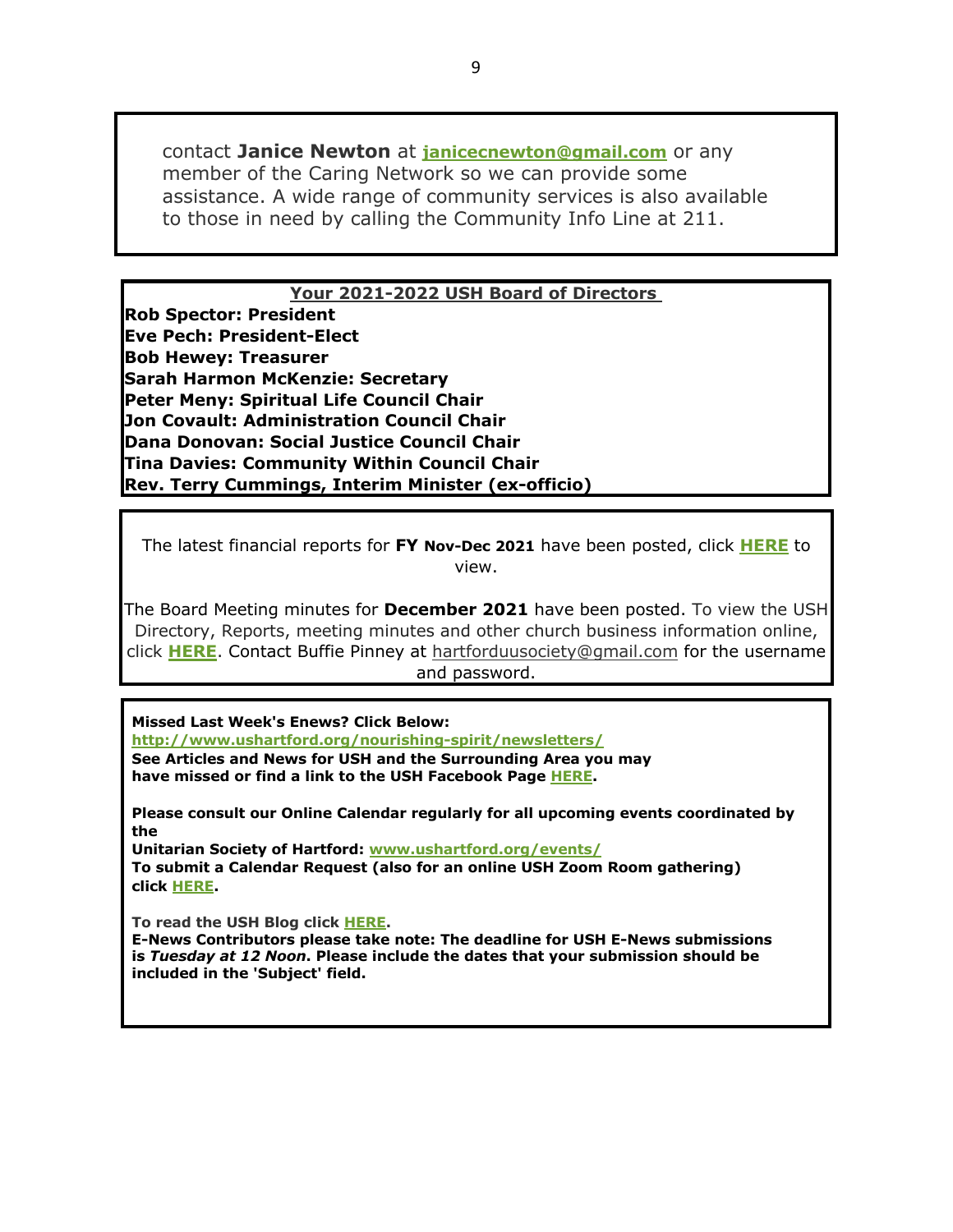#### **USH Staff:**

**http://www.ushartford.org/about-us/staff/**

Rev. Terry Cummings, Interim Minister **revterryush@gmail.com** | 860-233-9897 ext. 103

Sam Moffett, Director of Music Ministries **smoffettuu@gmail.com** | 860-233-9897 ext. 108

Buffie Pinney, Office Administrator & Building Rentals **hartforduusociety@gmail.com** | 860-233-9897 ext. 100

Brian Mullen, Bookkeeper - Office or Phone by Appointment **brianmullenush@gmail.com** 860-233-9897 ext. 102

#### **News from Buffie's Desk**



Please contact our Office Administrator, **Buffie Pinney**, with any administrative questions or concerns. Buffie is working Sunday through Thursday from 9am-2pm. Please email at her at hartforduusociety@gmail.com. **Buffie is** *always* **happy to hear from you!**

**The deadline for USH-Enews submissions is Tuesday at 12 Noon. Email to: hartforduusociety@gmail.com OR enewsush@gmail.com Please note in the subject line "USH-Enews." Thank you for your submission!**